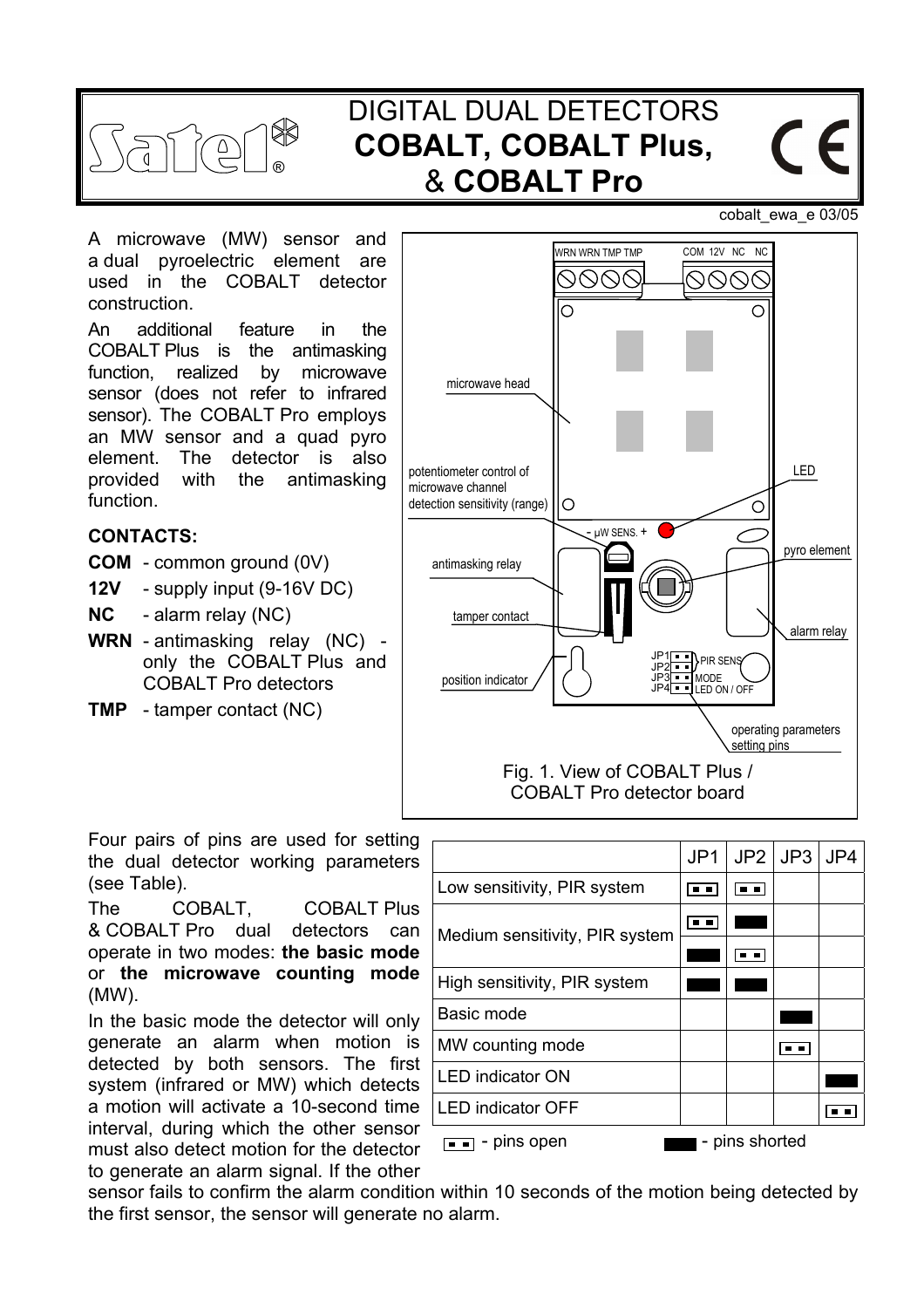When in the microwave counting mode (MW), the detector will generate an alarm both in the above mentioned case, upon detection of a motion by both systems, as well as after 16 excitations of the microwave sensor in the time not longer than 30 minutes, with no violation of the PIR sensor.

#### *NOTE: Remember to set an appropriate sensitivity of microwave channel detection, since the microwaves are capable of penetrating, for example, through gypsum walls, doors, etc., which may cause generation of false alarms.*

The LED allows the installer to check the detector for correct functioning and to approximately determine the protected area:

- the LED lights red– alarm,
- the LED lights green excitation of PIR or MW system.

For 30 seconds after the power is turned on, the detector remains in a starting state, which is signalized by a rapid blinking of the LED, alternately, green and red. Only then the detector enters its operational readiness state.

The detector monitors the supply voltage. If the voltage drops below 9V ( $\pm$ 5%) for more than 2 seconds, the detector will signalize a violation state until a voltage of minimum 9V (±5%) is restored.

#### **1. Installation**

The detector is designed for indoor installation. It can be mounted on the wall, either directly or on the included holder.

Prior to installation of the detector housing, remove the electronics board and brake out adequate openings for screws and cable in the rear panel of the housing.

**It is advisable that you exercise particular care to prevent the pyro element from getting dirty or damaged during installation.** 



Figure 2 shows typical examples of connecting the detectors in EOL and 2EOL configuration. Resistors should be mounted inside the detector housing.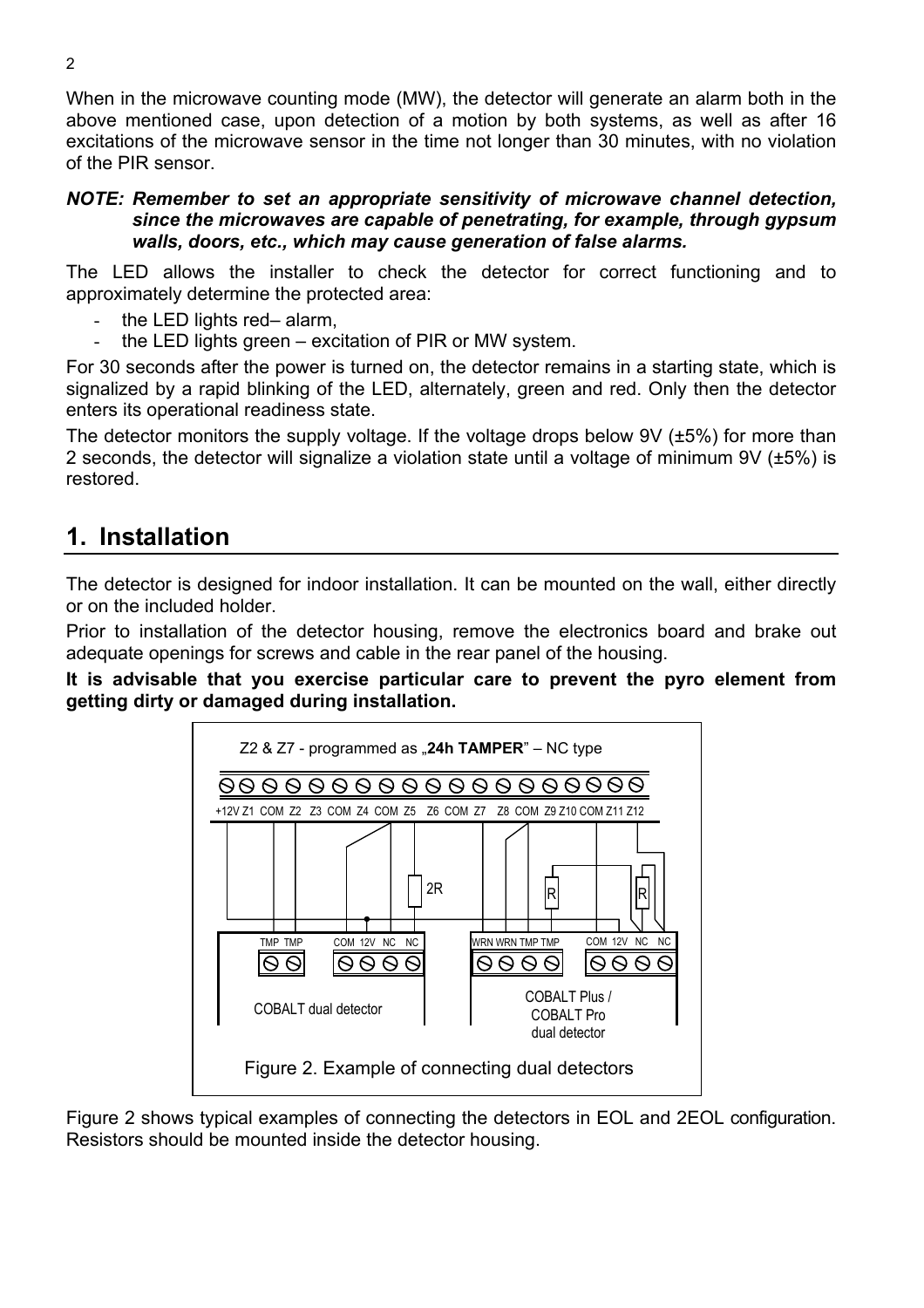## **2. Antimasking**

The antimasking function in COBALT detectors is based on detection of objects, which reflect microwaves and move close in front of the detector (up to  $10 - 20$  centimeters), thus preventing any attempts to cover it. For the protection against consequences of covering detector with the material which does not reflect the microwaves, but isolate from IR radiation, it is necessary to choose the detector microwave counting mode (take off the JP3 jumper).

#### **3. Lenses**

In the detector is mounted an extra wide angle lens, however, it is possible to replace it by buying another lens with different characteristics (range, number of beams, angle of view). Lenses are available with the following characteristics:

| Nº | Lens type                                      | Range           | Angle of view                             |
|----|------------------------------------------------|-----------------|-------------------------------------------|
|    | extra wide angle (EWA)                         | 15 <sub>m</sub> | $141.2^{\circ}$                           |
|    | long range with access zone<br>monitoring (LR) | 30 <sub>m</sub> | main beam - 3m wide (at the end of range) |
| ?  | vertical barrier                               | 22.5m           | 2.2m wide (at the end of range)           |

*NOTE: The detector operating range should be selected to match the size of space where the detector will be installed. The size of the space along the main direction of detector positioning is not to be less than 1/3 the nominal range of the detector. Improper selection of the lens may cause excessive sensitivity and trigger false alarms.* 

### **4. Technical data**

Latest EC declaration of conformity and product approval certificates can be downloaded from our Web site **www.satel.pl**